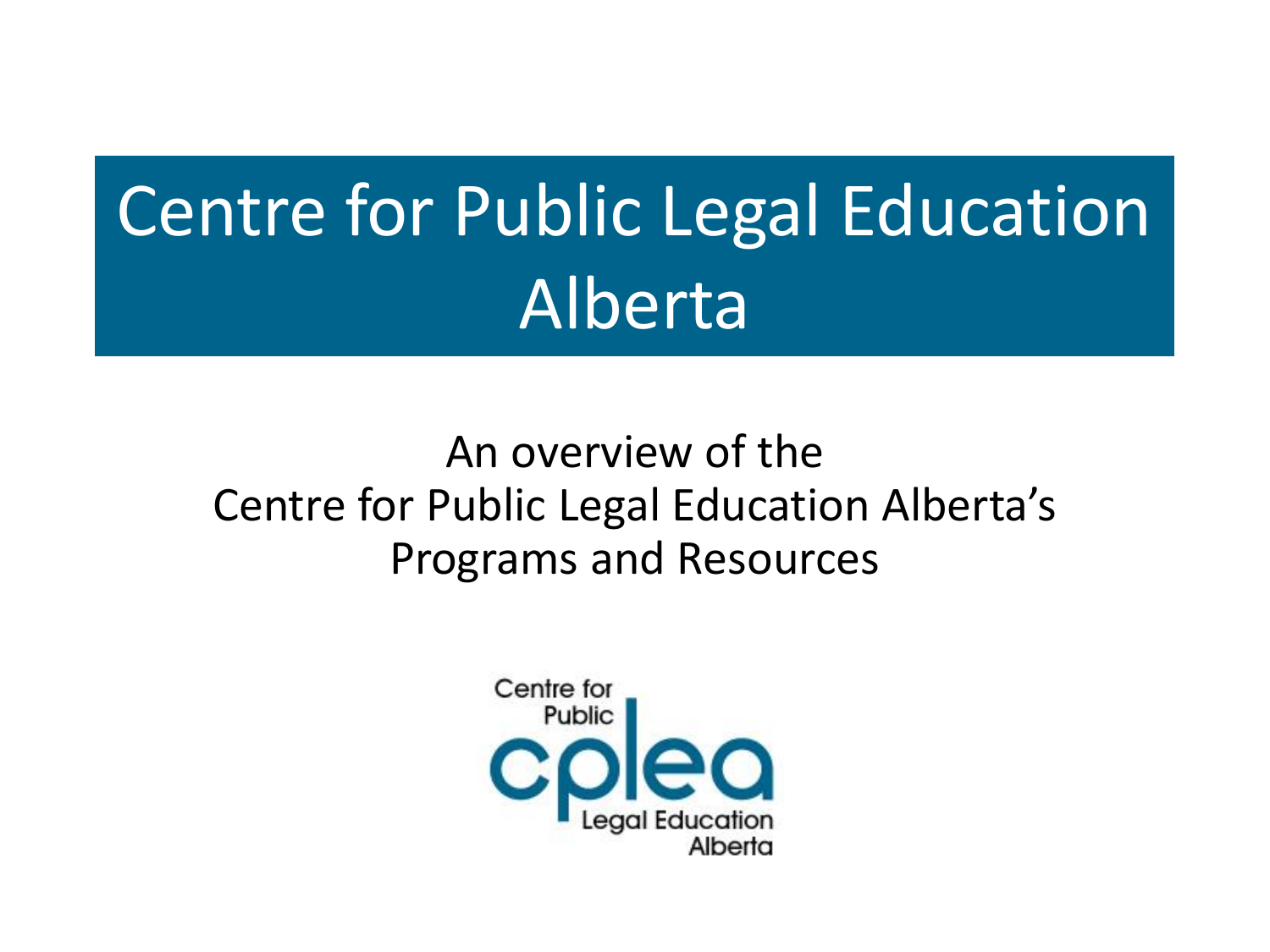#### Who we are…

- Non-profit public legal education organization
- Registered charitable status 1977
- Established to enhance access to justice through increasing knowledge of the law
- Previously known as the Legal Resource Centre of Alberta

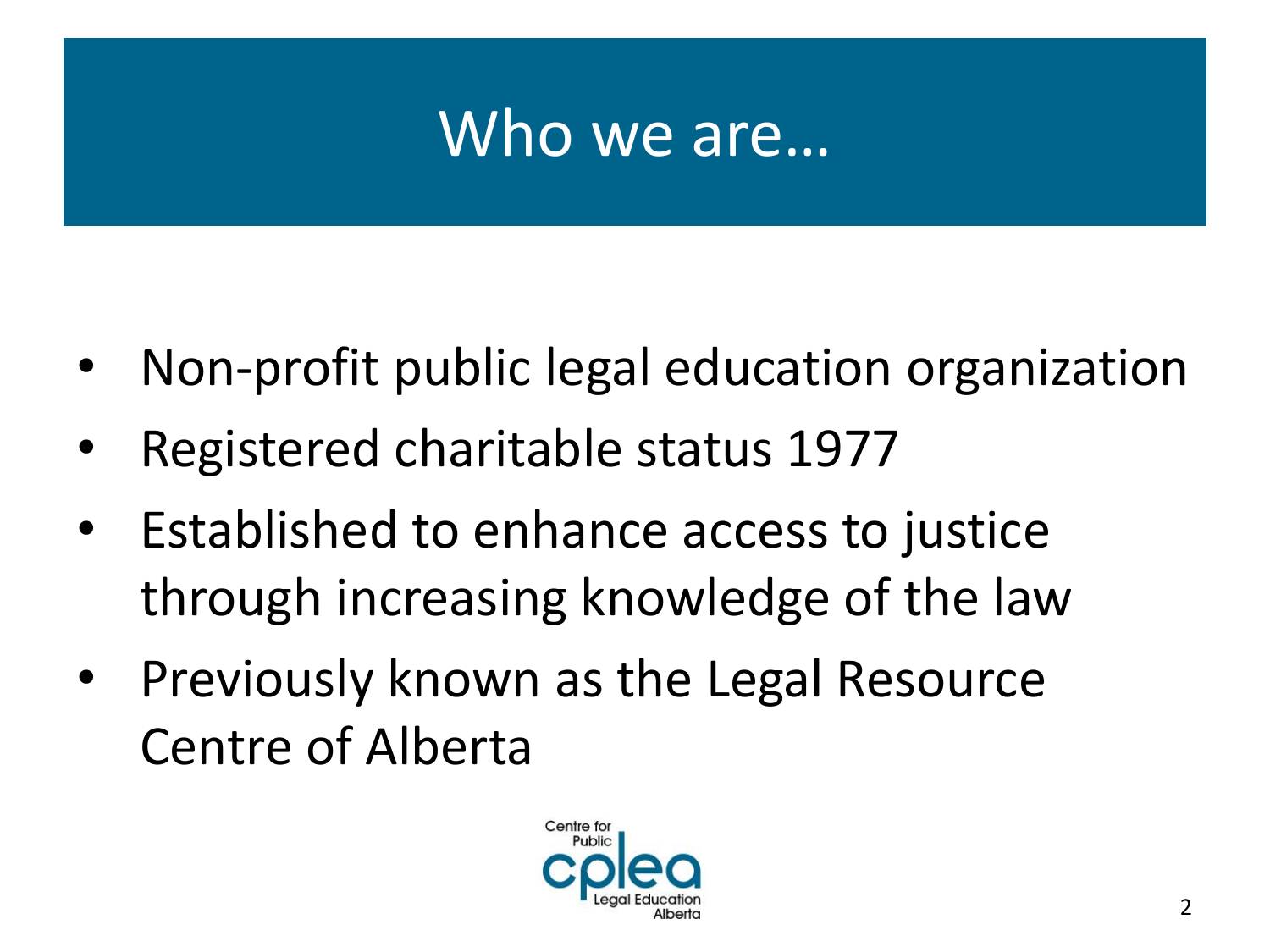#### What we do…

- Produce plain language online and print resources on different areas of the law
- Conduct presentations and workshops for intermediaries and members of the public
- Offer information and referral services

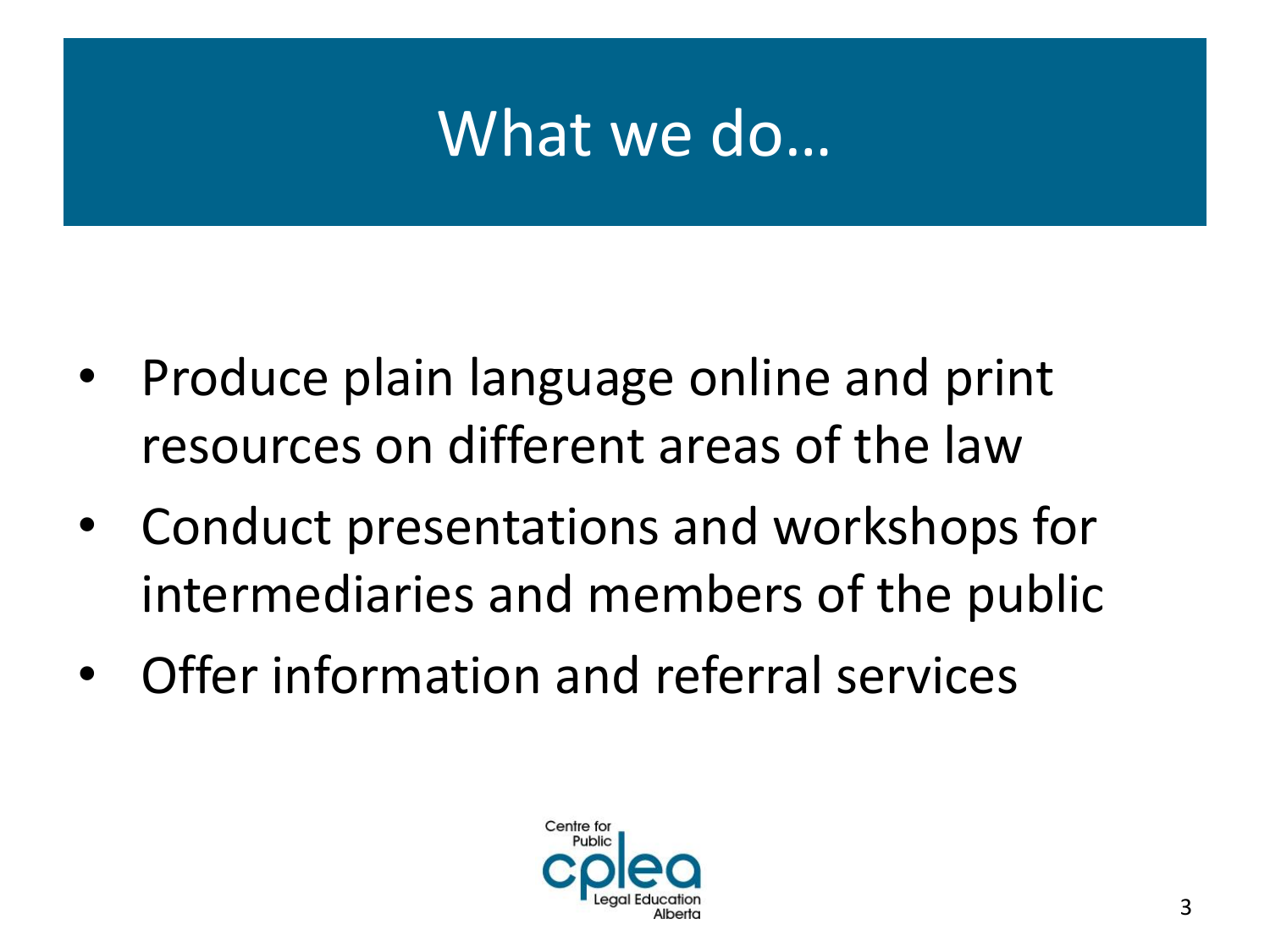## Legal Advice vs. Legal Information

- We provide Albertans with legal information but not legal advice
- We do not offer opinions on people's legal issues
- We do not represent clients in court

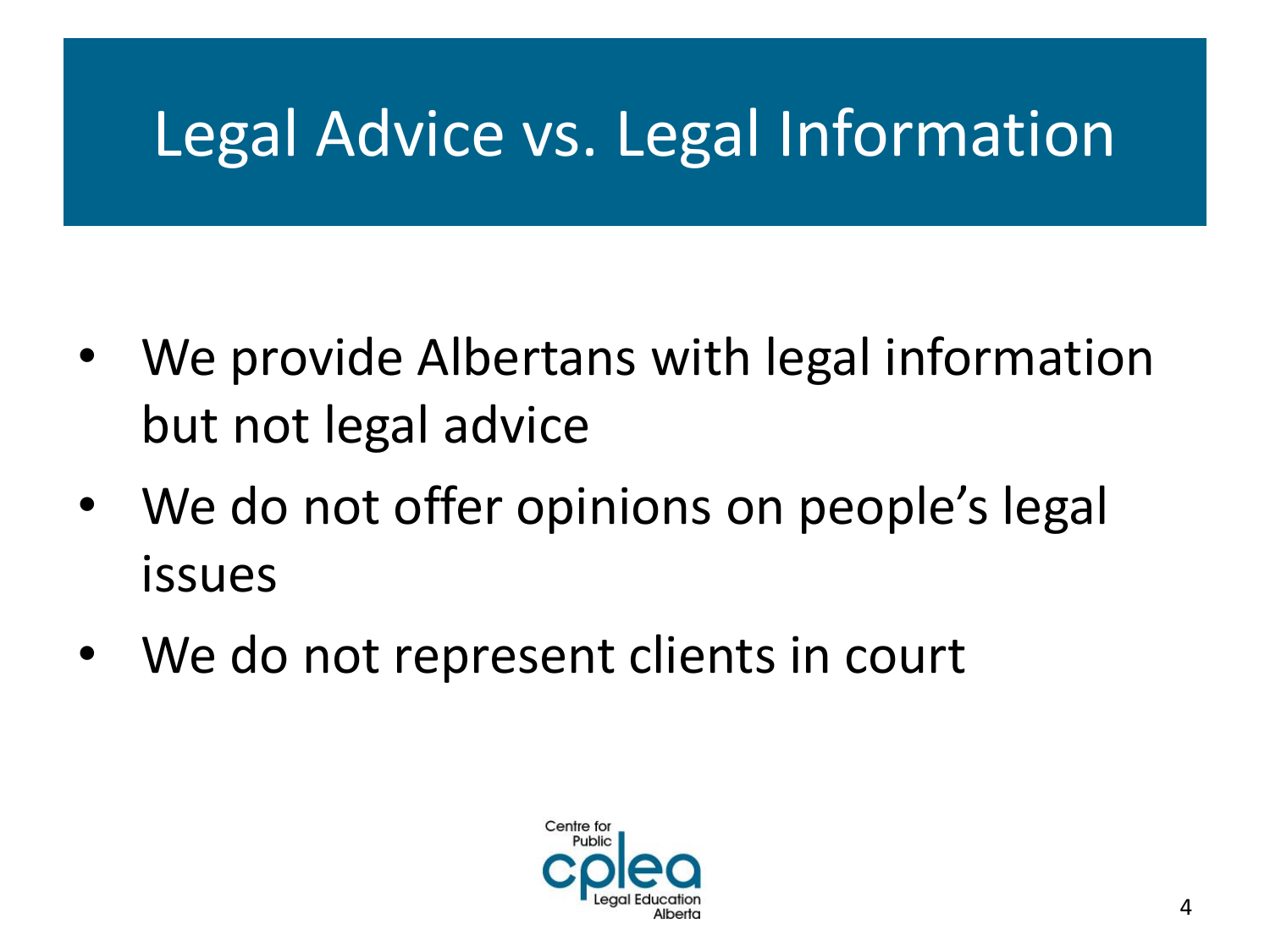# **Service Approaches**



![](_page_4_Picture_2.jpeg)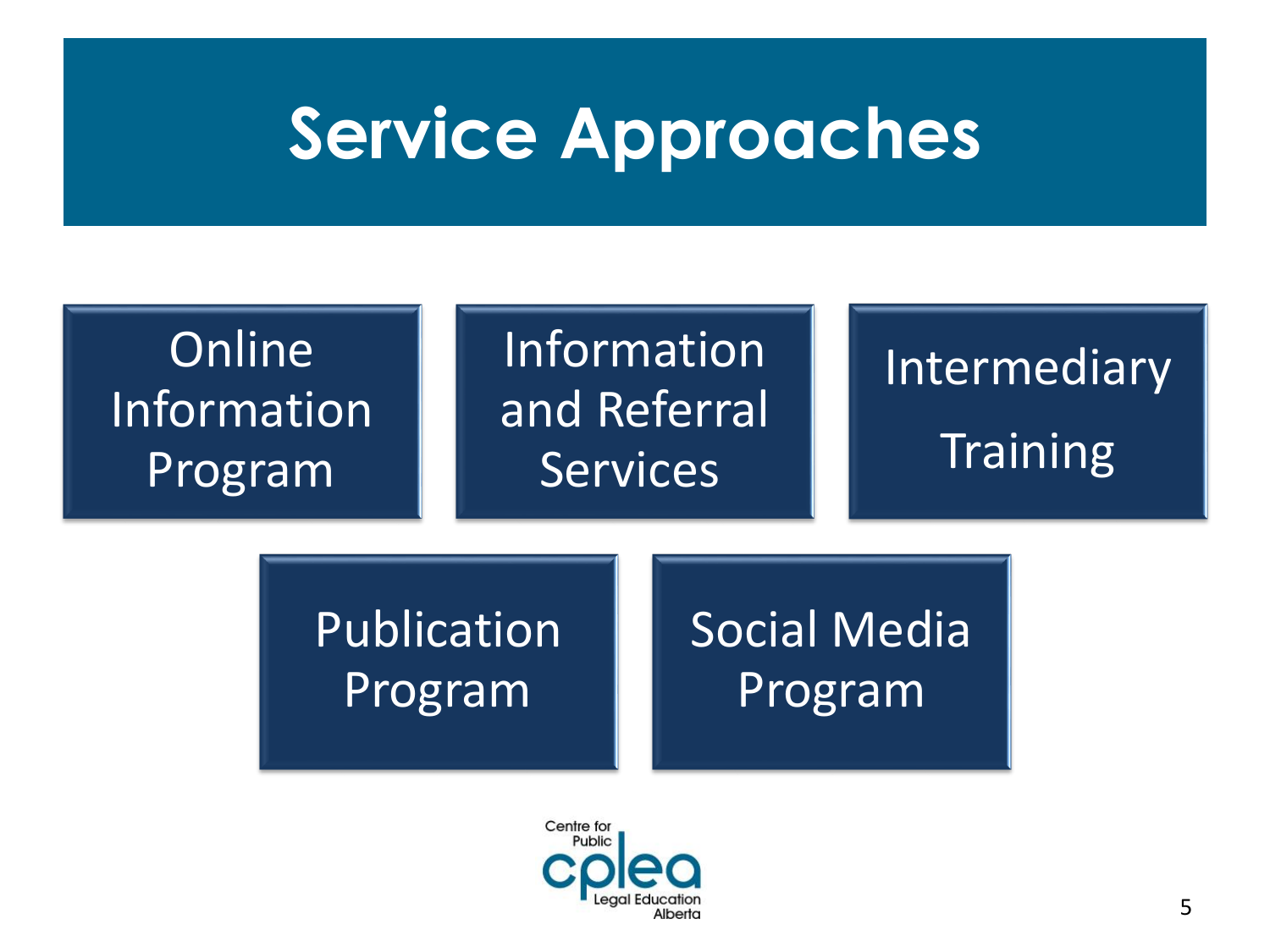## Information & Referral

- Answer questions by phone and e-mail
- Albertans can e-mail: [info@cplea.ca](mailto:info@cplea.ca) or call 780-451-8764

![](_page_5_Picture_3.jpeg)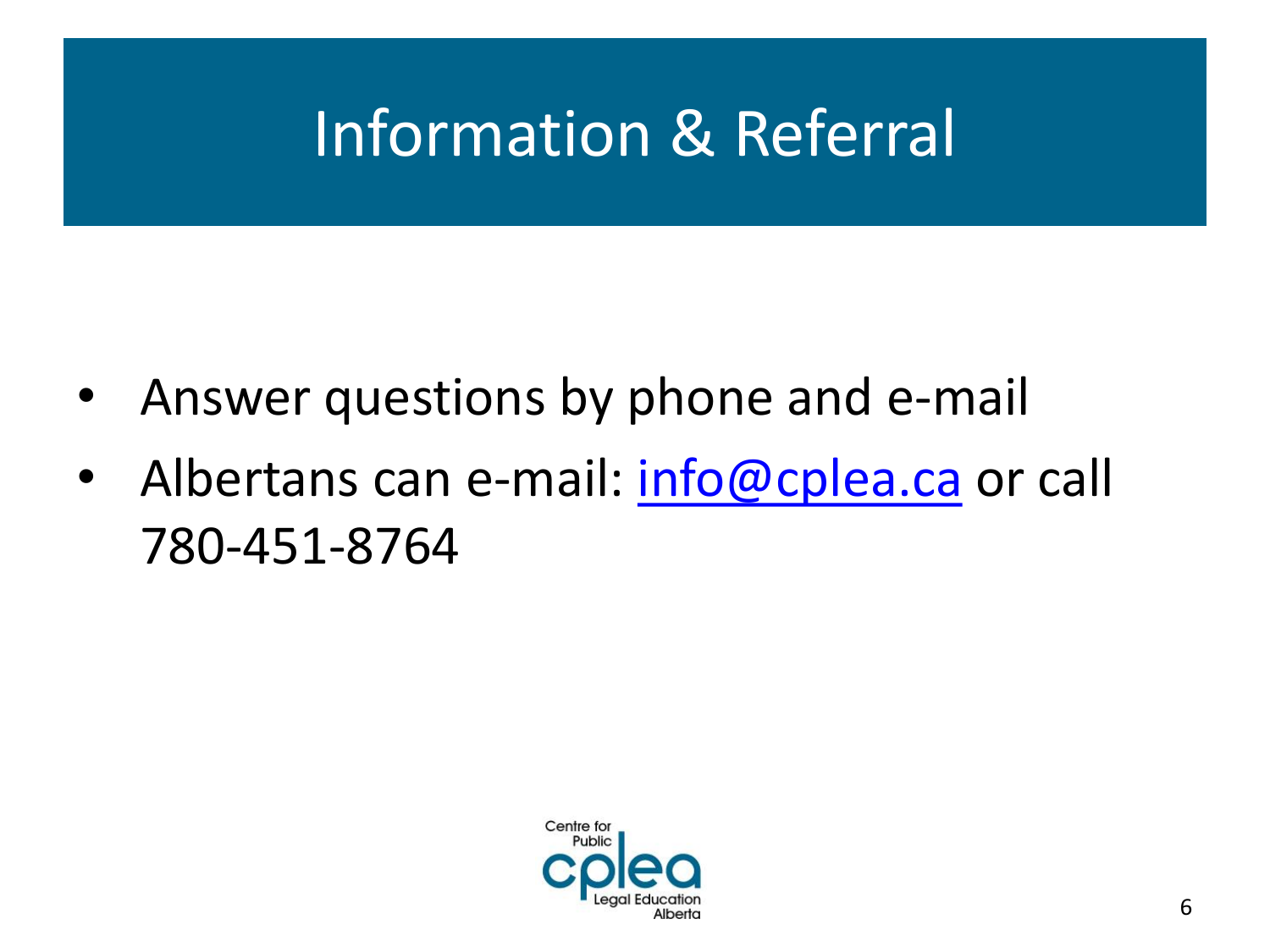### Publication Development

CPLEA regularly produces plain language legal publications on a wide variety of legal topics for Albertans.

All of our publications can be downloaded for free from our [publications](http://www.cplea.ca/publications) webpage. Select publications may be ordered in print for a nominal charge from our CPLEA [online store](http://sitebuilder.securenetshop.com/legalresourcecentre/feature_page).

Currently have over 200 publications available (online, print)

![](_page_6_Picture_4.jpeg)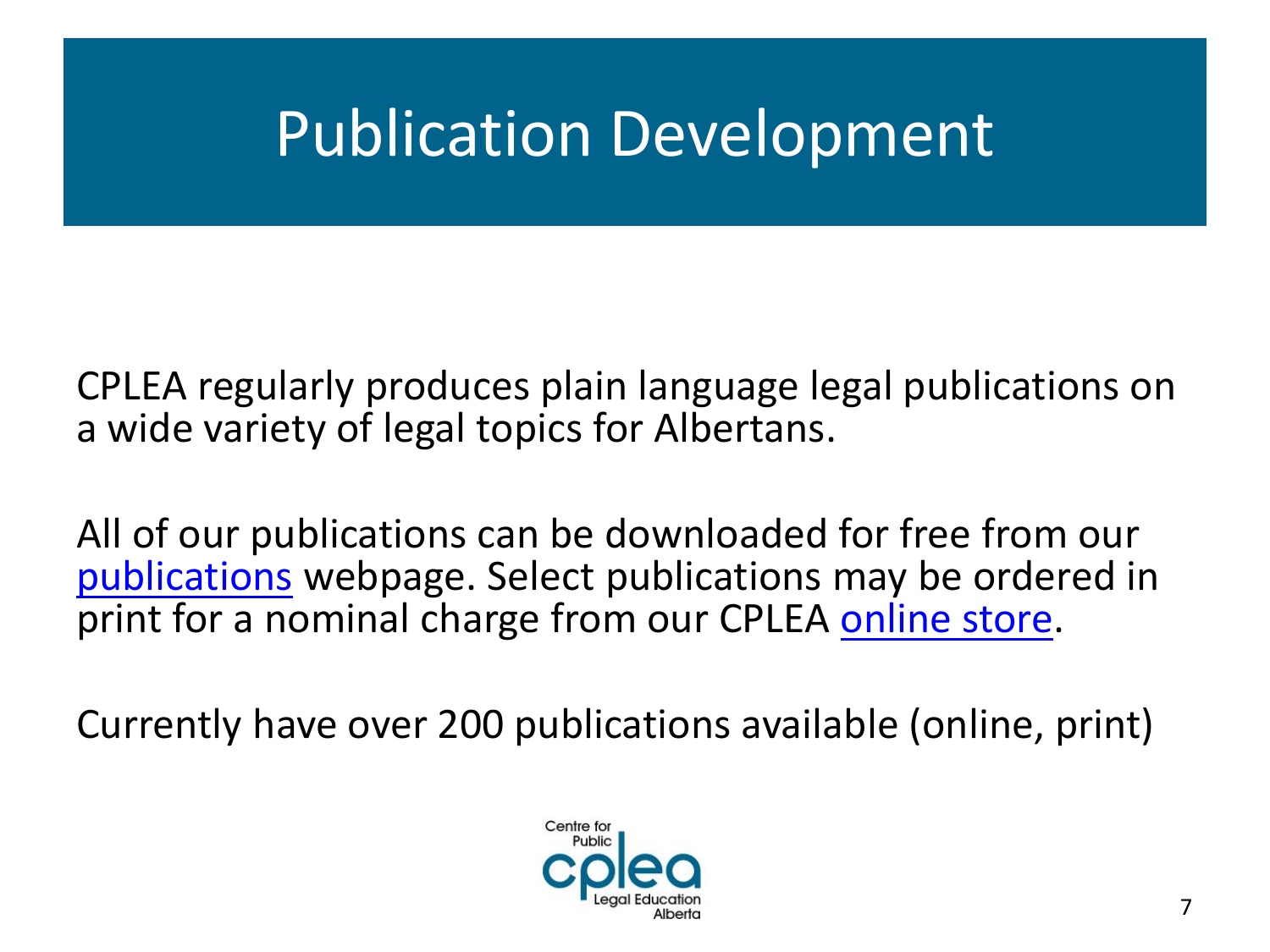## **Training**

Staff present legal information training sessions for frontline service providers and members of the general public.

Our capacity to offer training is dependent on staffing and funding.

![](_page_7_Picture_3.jpeg)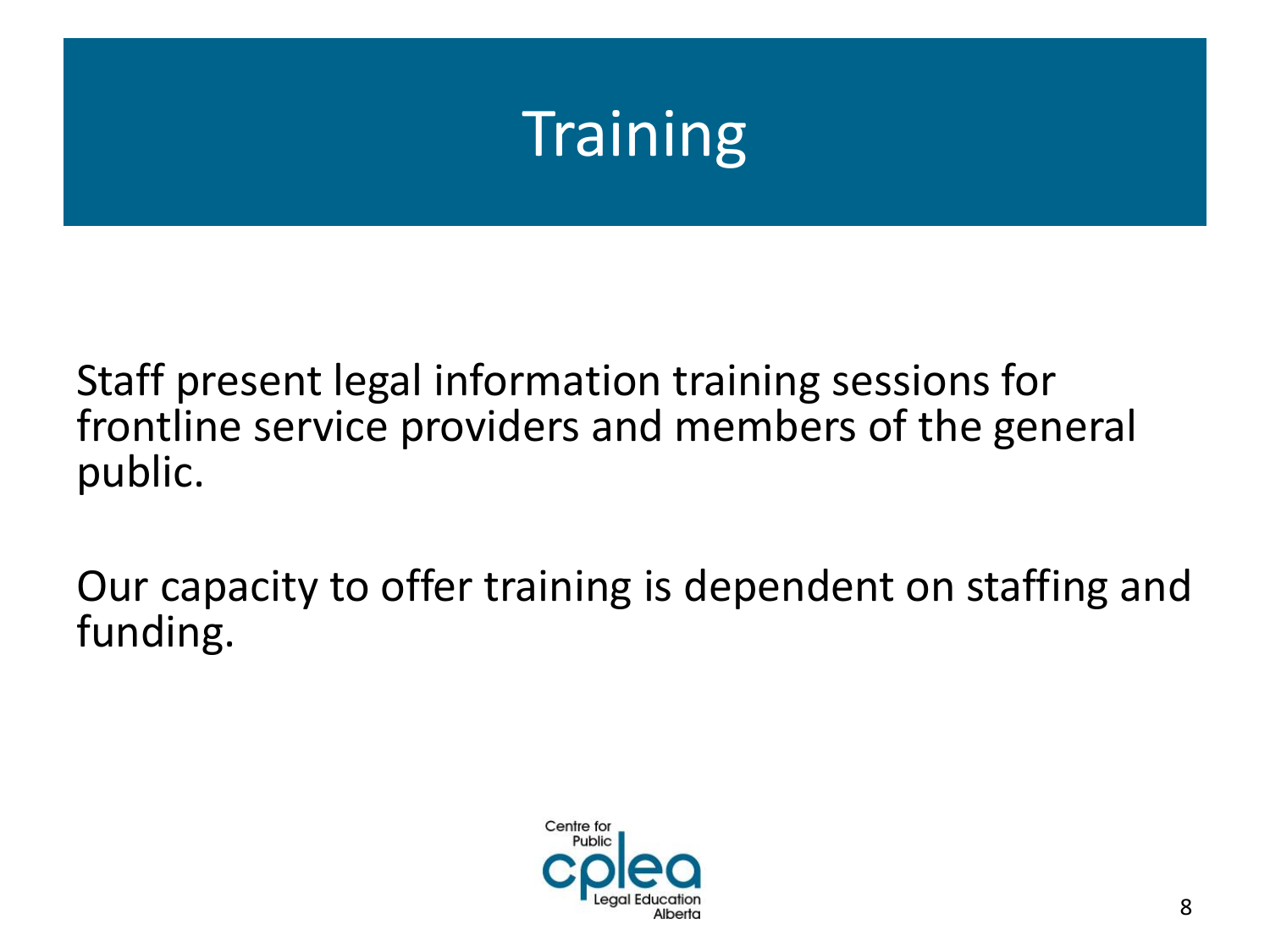## Presentations

- Conduct information sessions throughout Alberta
- Audience includes seniors, students, new Canadians, intermediaries, landlords
- Topics range from Renting 101 to relationship between domestic violence and rental housing

![](_page_8_Picture_4.jpeg)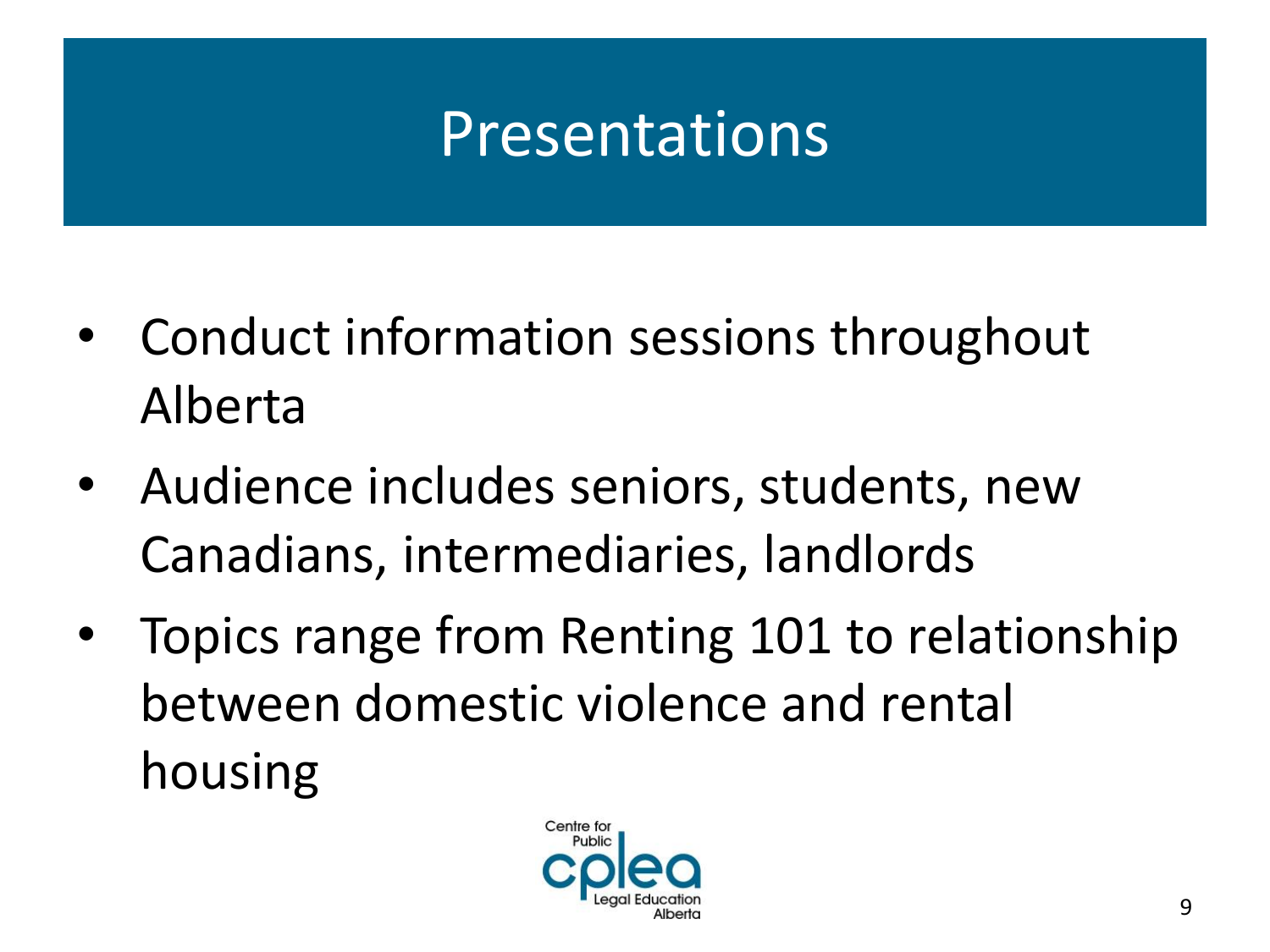#### Social Media

- Facebook
- Twitter
- e-Newsletters (LawNow)
- CPLEA email list

![](_page_9_Picture_5.jpeg)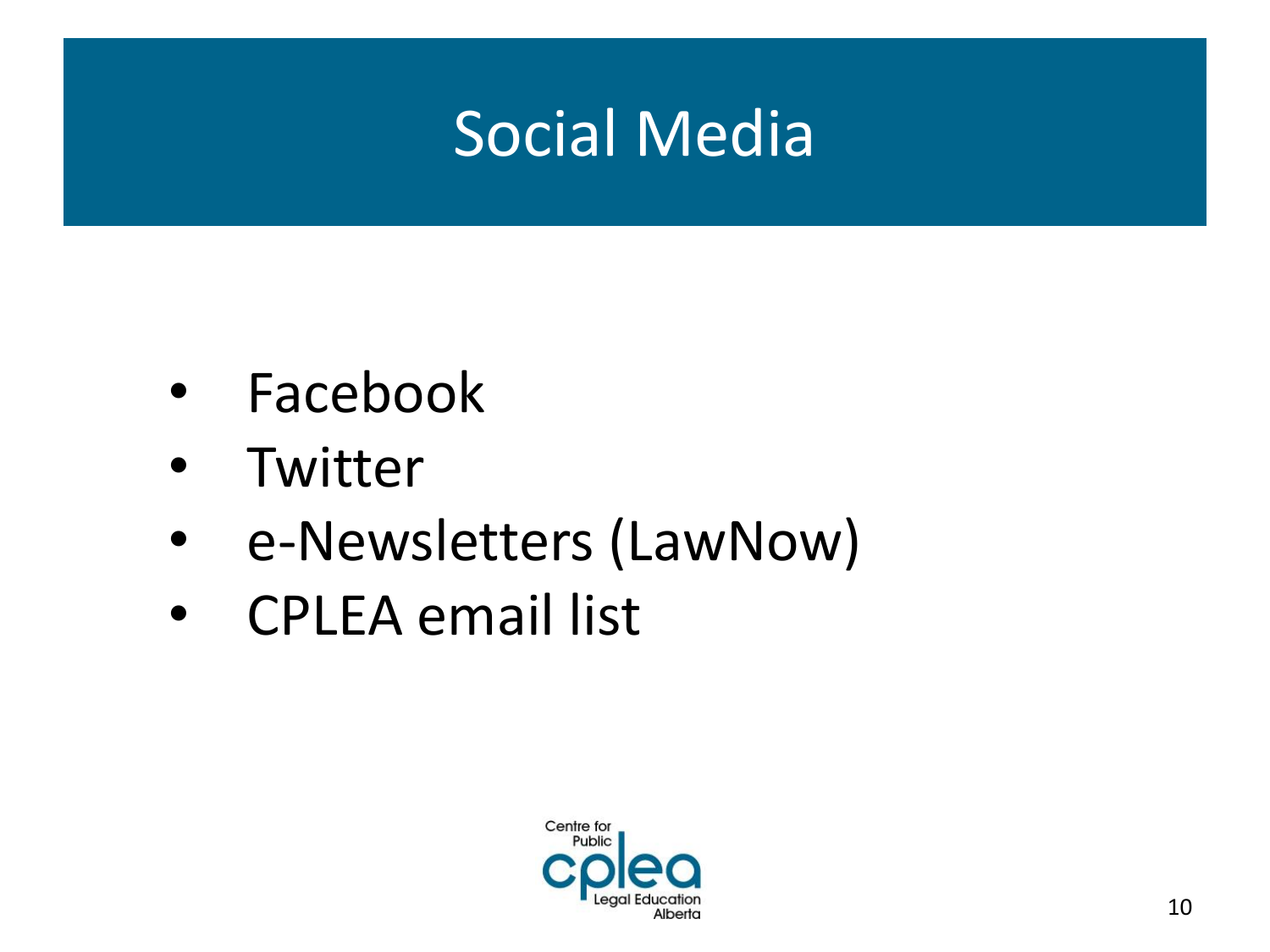#### **General Legal Information**

![](_page_10_Picture_2.jpeg)

**Law***Central* **[Alberta](http://www.lawcentralalberta.ca/)** (97,000\*)

An excellent starting point. Provides links to reliable legal information sources and services in Alberta and Canada. (English & French).

**[Canadian Legal FAQs](http://www.law-faqs.org/)** (324,000\*) Answers to over 1,000 Frequently Asked Questions about the law in Canada and Alberta.

**[LawNow](http://www.lawnow.org/)** (666,978\*)

Our free bi-monthly digital magazine that examines how the law relates to everyday life.

\*User sessions 2018

![](_page_10_Picture_9.jpeg)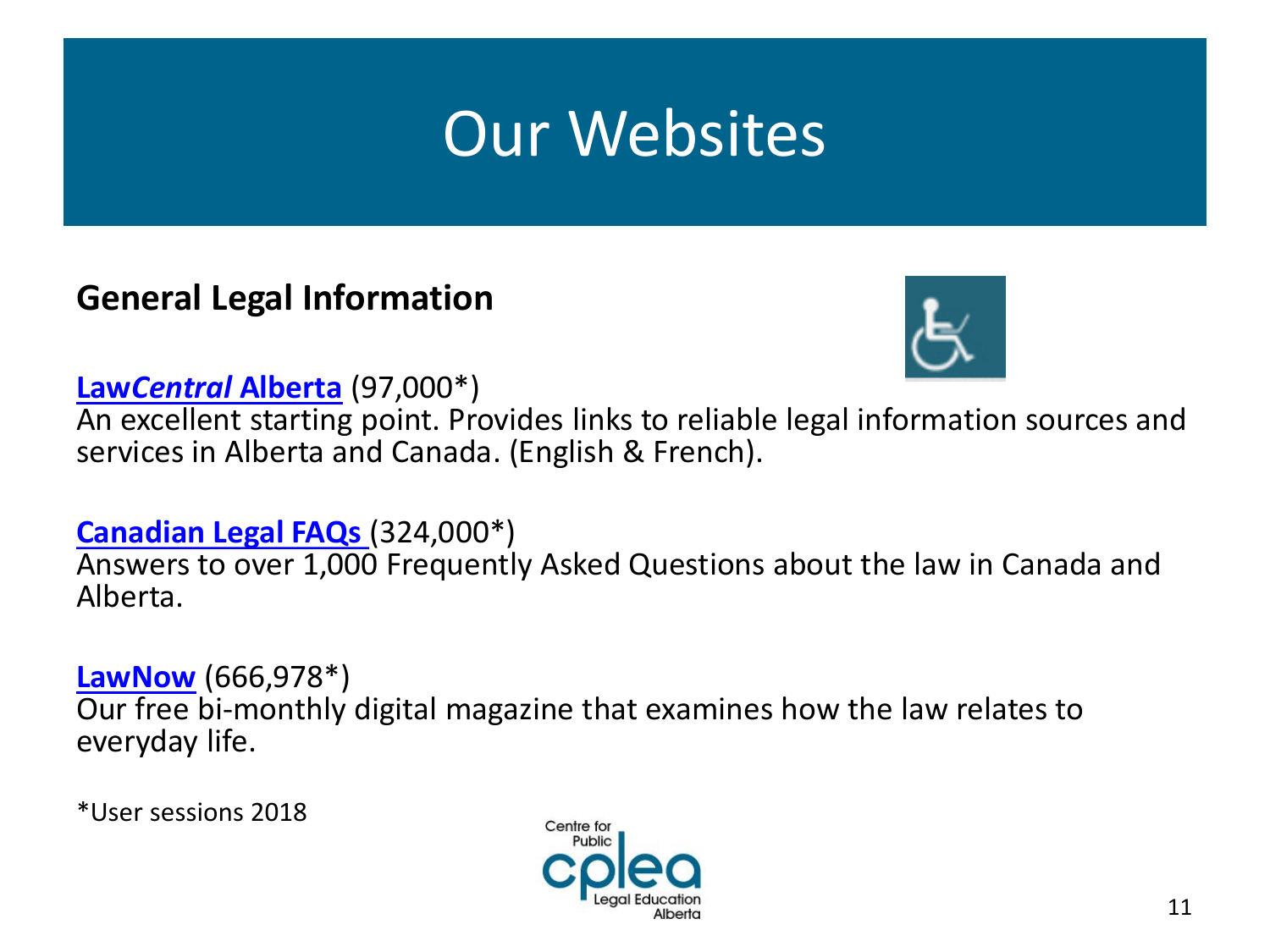#### **Specialized Legal Information – Topic Specific**

**[Laws for Landlords and Tenants](http://www.landlordandtenant.org/)** (631,964\*) Everything you need to know about renting law in Alberta.

#### **[Condo Law for Albertans](http://www.condolawalberta.ca/)** (75,669\*)

Plain language legal information for Alberta consumers who are thinking about buying a condo, currently living in one, or considering selling or renting their condo.

#### **[Your Rights at Work](http://www.cplea.ca/rightsatwork)**

Videos, infographics, articles, and quizzes on employment law in Alberta. Centre for

![](_page_11_Picture_7.jpeg)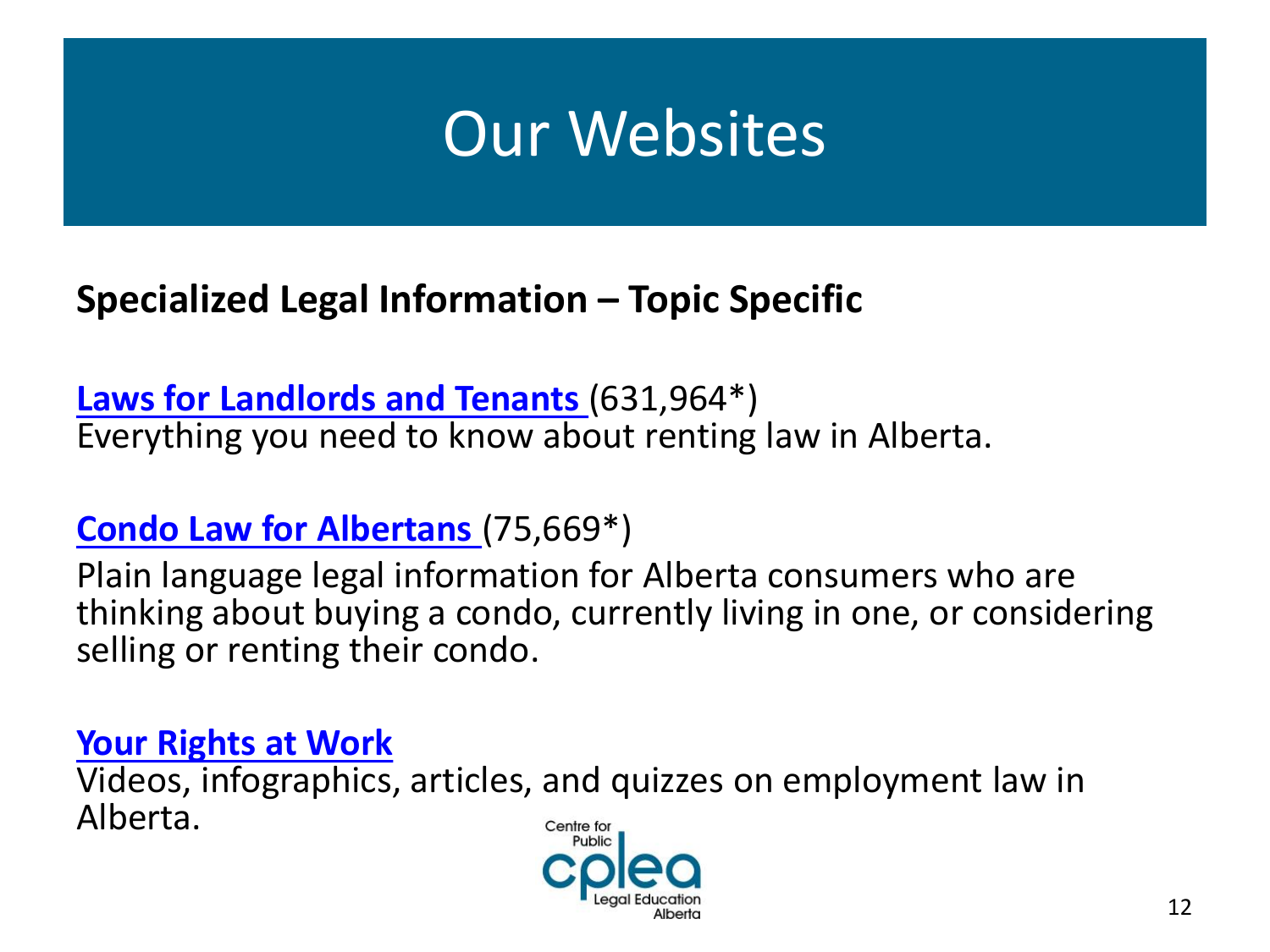**Specialized Legal Information – Audience Specific**

**[WillowNet: Abuse and the Law in Alberta](http://www.willownet.ca/)** (4,156\*) Legal information for Albertans experiencing violence in a relationship.

**[OakNet: Older Adult Knowledge Network](http://www.oaknet.ca/)** (7,993\*)

Excellent source of legal information on topics of interest to older Albertans. Redesigned site launching mid-2016.

**[Charity Central](http://www.charitycentral.ca/)** (English & French) (23,340\*)

Information to help registered charities learn about their responsibilities in the areas of books and records, fundraising, and receipting.Centre for

![](_page_12_Picture_7.jpeg)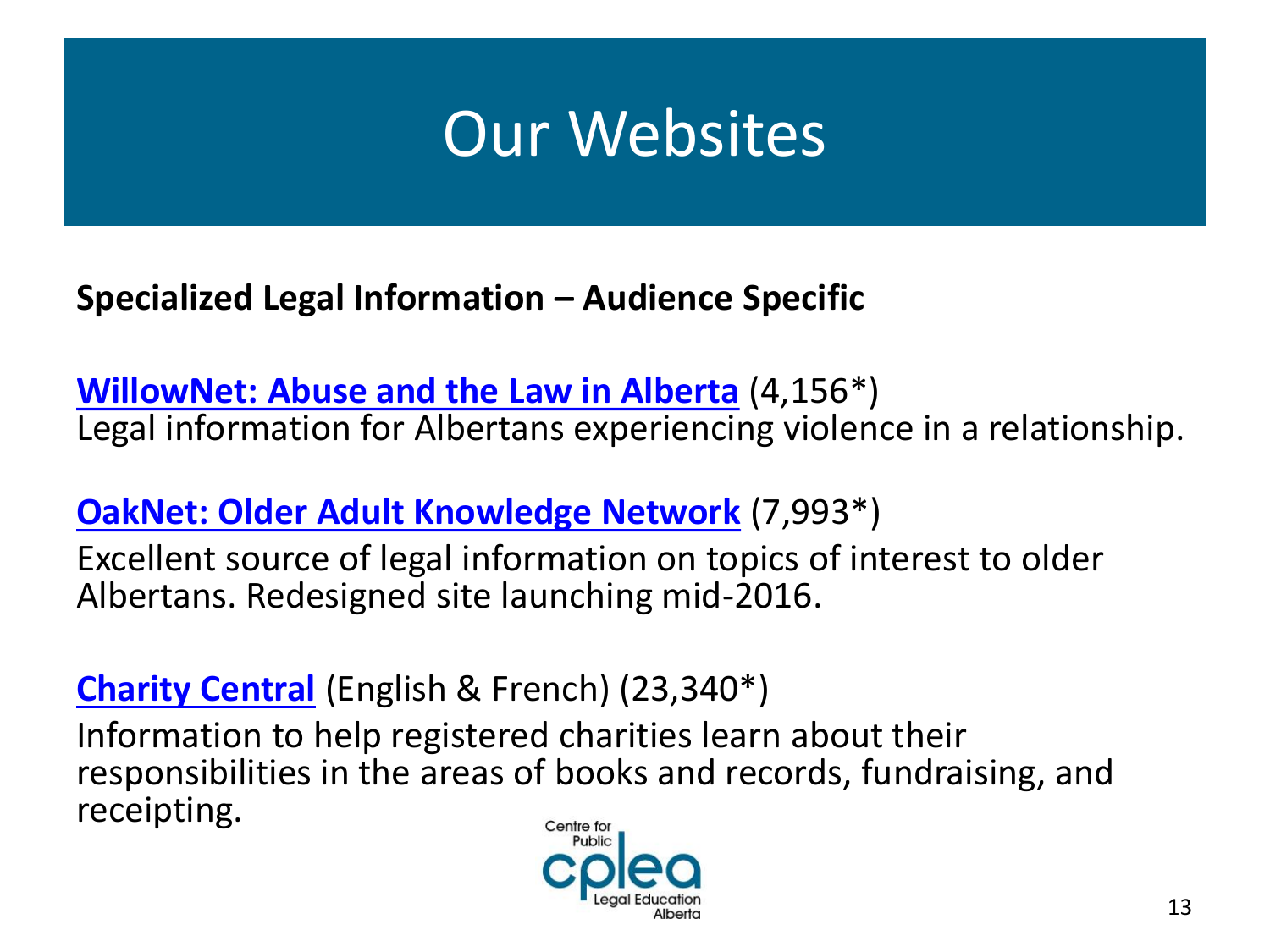#### **Specialized Legal Information – Audience Specific**

**LawCentral Schools** (5,419\*) LawCentral Schools provides lesson plans and educational resources for teachers in Alberta classrooms.

#### **[Women and the Law in Alberta](http://www.lawforalbertawomen.ca/)** (75,590\*)

Online version of a booklet created by Calgary Legal Guidance. Provides plain language legal information on a wide variety of legal issues impacting women.

**[Canadian Law and Modern Day Foreign Brides](http://www.lawforforeignbrides.ca/)** (11,949\*) Legal information for women who come to Canada to marry through an arranged marriage, matchmaking agency, or mail order bride service.

![](_page_13_Picture_6.jpeg)